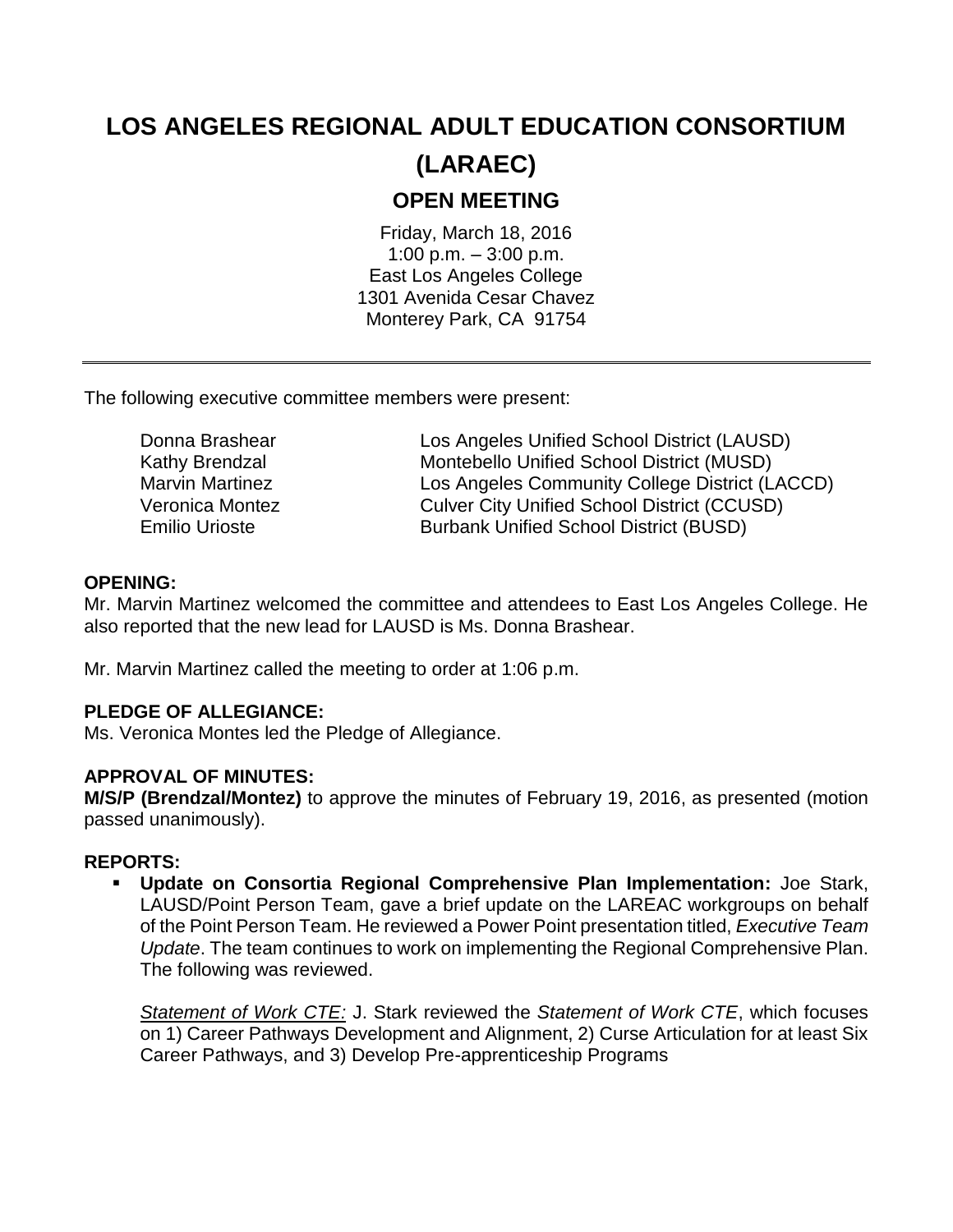*Selected Industry Sectors:* The team choose two career pathways per sub region from the following eight industry sectors: 1) Building and Construction Trades, 2) Business and Finance, 3) Energy, Environment and Utilities, 4) Health Science and Medical Technology, 5) Hospitality, Tourism and Recreation, 6) Information and Communication Technologies, 7) Public Service, and 8) Transportation. These sectors include the career pathways that encompass occupations with the highest employment potential. Next year they will include widening the net to include more industry sectors.

*Three LAREAC Regions:* The team has identified courses and certificates offered at each of its locations. With this information, the workgroup will create geographically based career pathways and the goal is to facilitate seamless transitions between schools. Articulation agreements will be pursued to bridge the transition between the K-12s and the community colleges. He reviewed the Three LAREAC Regions that have been created.

*Statement of Work Counseling:* This was a major focus of the team in the regional planning, to develop an individualized student plan. The workgroup will evaluate the best approaches to collecting the necessary information from the time the student first makes contact. There next meeting has been scheduled for April 13, 2016. There was an orientation held recently for the CTE and Counseling Workgroups.

*Workgroups:* The team identified seven workgroups for implementation of the regional plan however, at this time the focus is only on the following three: 1) ESL, Citizenship, and VESL, 2) CTE, and 3) Counseling. The team will continue to work with the remaining four workgroups for the 2016-17 school year.

*RCP Potential Pilots:* J. Stark briefly outlined the following potential pilot programs, as well as which districts would be implementing them; ESL Pilot Programs, ABE English Pilot Programs, ABE Math Pilot Programs, CTE Pilot Programs, ASE Pilot Programs, and Counseling Pilot Programs.

*Changes for Yearly Plan:* Subsequent to the agreement on funding and governance, the Point Person Team made a minor change that has been approved by the Executive Board to the deliverables that were due last November. The change was to item seven, *How did you arrive at the decision-making model?* It was changed to read as follows, "*This decision making process was reached at an open meeting. The voting structure was reached with a unanimous vote".* 

*Organization Chart:* The following change to the organizational chart was also made. The team recommended a more simplified version of the original chart to enhance clarity. The LAREAC Executive Team and Advisory Team were eliminated, as they were not being used. It was noted that there is representation from each district at the various workgroups. This is where direct input is derived from. The Ad Hoc Committees will be made available to evaluate particular topics and could include community members.